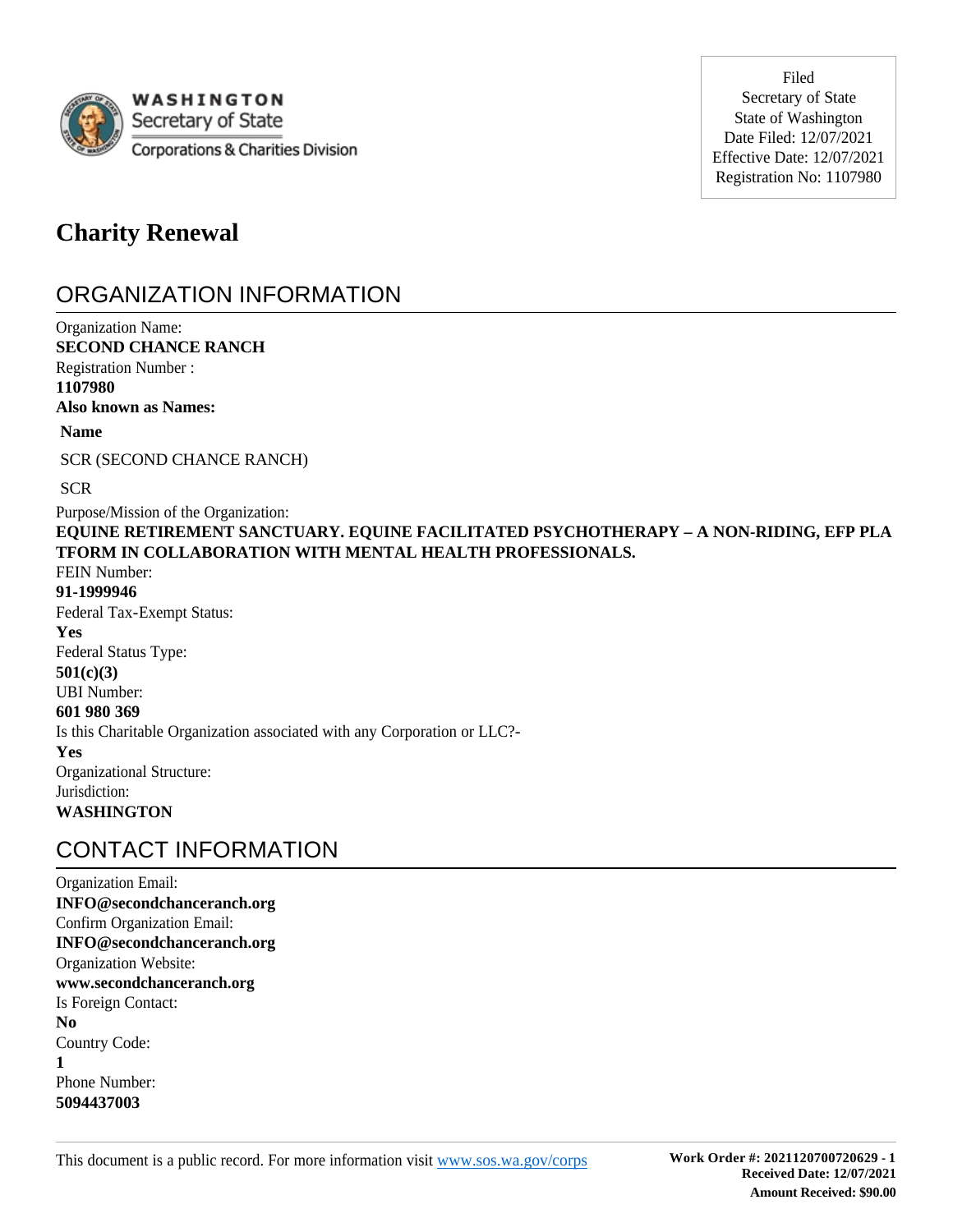Ext: Mailing Address: **PO BOX 19602, SPOKANE, WA, 99219, USA** Street Address: **1810 W PARADISE ROAD, SPOKANE COUNTY, SPOKANE, WA, 99224-8584, USA** Do you use any other addresses for Solicitation - **No**

# FINANCIAL INFORMATION

Accounting year beginning date: **01/01/2020** Accounting year ending date: **12/31/2020** Beginning Gross Assets: **\$308,109.00** Ending Gross Assets: **\$352,760.00 Revenue** Gross Contributions from Solicitations: **\$136,532.00** Gross Revenue from All Other sources: **\$0.00** Total Dollar Value of Gross Receipts: **\$136,532.00 Expenses**  Gross Expenditures from Program Services: **\$148,908.00** Total Gross from All Expenditures: **\$195,766.00** Percent to Program Services: **76%**

# FINANCIAL HISTORY

| <b>Fiscal Begin</b><br>Date | <b>Fiscal End</b><br>Date | <b>Begin</b><br><b>Assets</b> | <b>Revenue</b> | Program<br><b>Services</b> | <b>Expenses</b>               | <b>End Assets</b> | % To Program<br><b>Services</b> |
|-----------------------------|---------------------------|-------------------------------|----------------|----------------------------|-------------------------------|-------------------|---------------------------------|
| 01/01/2019                  | 12/31/2019                | \$6,288.00                    |                | \$193,059.00 \$166,325.00  | \$212,084.00 \$308,109.00 78% |                   |                                 |
| 01/01/2018                  | 12/31/2018                | \$1,053.00                    |                | \$220,746.00 \$194,458.00  | \$194,458.00 \$6,288.00       |                   | 100%                            |
| 01/01/2017                  | 12/31/2017                | \$5,257.00                    |                | \$177,575.00 \$161,874.00  | \$176,522.00 \$1,053.00       |                   | 92%                             |
| 01/01/2016                  | 12/31/2016                | \$6,347.00                    |                | \$114,799.00 \$109,542.00  | \$109,542.00 \$5,257.00       |                   | 100%                            |
| 01/01/2015                  | 12/31/2015                | \$462.00                      |                | \$186,760.00 \$142,768.00  | \$180,413.00 \$6,347.00       |                   | 79%                             |
| 01/01/2014                  | 12/31/2014                | \$9,227.00                    |                | \$155,809.00 \$155,347.00  | \$155,347.00 \$462.00         |                   | 100%                            |
| 01/01/2013                  | 12/31/2013                | \$0.00                        |                | \$253,797.00 \$190,670.00  | \$190,670.00 \$9,227.00       |                   | 100%                            |
| 01/01/2011                  | 12/31/2011                | \$15,766.00                   |                | \$164,018.00 \$160,565.00  | \$164,465.00 \$19,319.00      |                   | 98%                             |
| 01/01/2010                  | 12/31/2010                | \$53,064.00                   |                | \$189,947.00 \$123,006.00  | \$174,567.00 \$60,380.00      |                   | 70%                             |
| 01/01/2009                  | 12/31/2009                | \$54,790.00                   |                | \$159,572.00 \$136,624.00  | \$161,298.00 \$53,036.00      |                   | 85%                             |
| 01/01/2008                  | 12/31/2008                | \$0.00                        |                | \$203,906.00 \$149,116.00  | \$198,289.00 \$54,790.00      |                   | 75%                             |

This document is a public record. For more information visit www.sos.wa.gov/corps **Work Order #: 2021120700720629 - 1** 

**Received Date: 12/07/2021 Amount Received: \$90.00**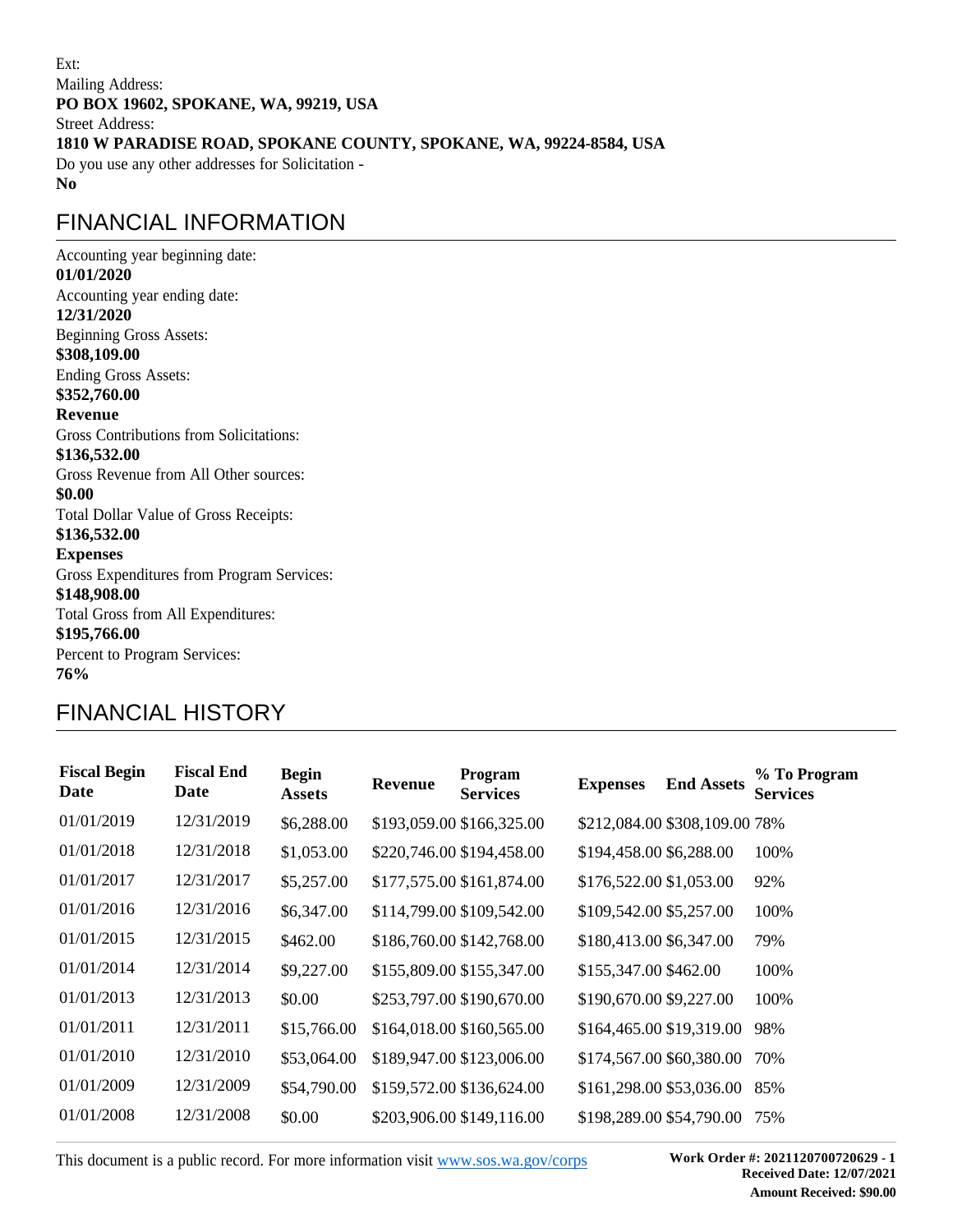| 01/01/2007 | 12/31/2007 | \$0.00     | \$146,506,00 \$101,026,00 | \$106,489,00 \$0.00     | 95% |
|------------|------------|------------|---------------------------|-------------------------|-----|
| 01/01/2006 | 12/31/2006 | \$3,627.00 | \$132,407.00 \$115,403.00 | \$128,773,00 \$3,633,00 | 90% |
| 01/01/2005 | 12/31/2005 | \$0.00     | \$70,737.00 \$57,790.00   | \$67,110.00 \$3,627.00  | 87% |

Solicitation Comments:

Did the Organization solicit or collect contributions in WA during the accounting year reported?- **Yes**

- Internet
- Email

Is the Organization registered to solicit outside of WA?- **No** Does the Organization pay any of its officers or employees?- **No**

# PERSONS ACCEPTING RESPONSIBILITY

#### **Current Officers or Persons Accepting Responsibility for the Organization**

| <b>First Name</b> Last Name |                | Title   | Phone # | <b>Address</b>                                                               |
|-----------------------------|----------------|---------|---------|------------------------------------------------------------------------------|
| <b>JESSICA</b>              | HOPPE          | Officer |         | 5094437003 PO BOX 19602, SPOKANE, WA, 99219, UNITED STATES                   |
| <b>KATIE</b>                | <b>MERWICK</b> |         |         | PRESIDENT 5094437003 PO BOX 19602, SPOKANE, WA, 99219, UNITED STATES         |
| <b>CINDY</b>                |                |         |         | CRAWFORD DIRECTOR 5094437003 PO BOX 19602, SPOKANE, WA, 99219, UNITED STATES |

### FINANCIAL PREPARER

**Person or Business that Prepares, Reviews or Audits Financial Information:** Type: **BUSINESS** Business Name: **SARAH PELL, CPA | ACCOUNTING, TAX, AND CONSULTING SERVICES** Representative First Name: **SARAH** Representative Last Name: **PELL** Title: **CPA** Address: **PO BOX 19602, SPOKANE, WA, 99219-0034, USA**

# LEGAL INFORMATION

Do you have any Legal Actions? - **No**

# COMMERCIAL FUNDRAISERS

Does the Organization use one or more Commercial Fundraisers to solicit contributions in WA?- **No**

# RETURN ADDRESS FOR THIS FILING

Attention: **SECOND CHANCE RANCH** Email: **KATIE@SECONDCHANCERANCH.ORG** Address: **PO BOX 19602, SPOKANE, WA, 99219-0034, USA**